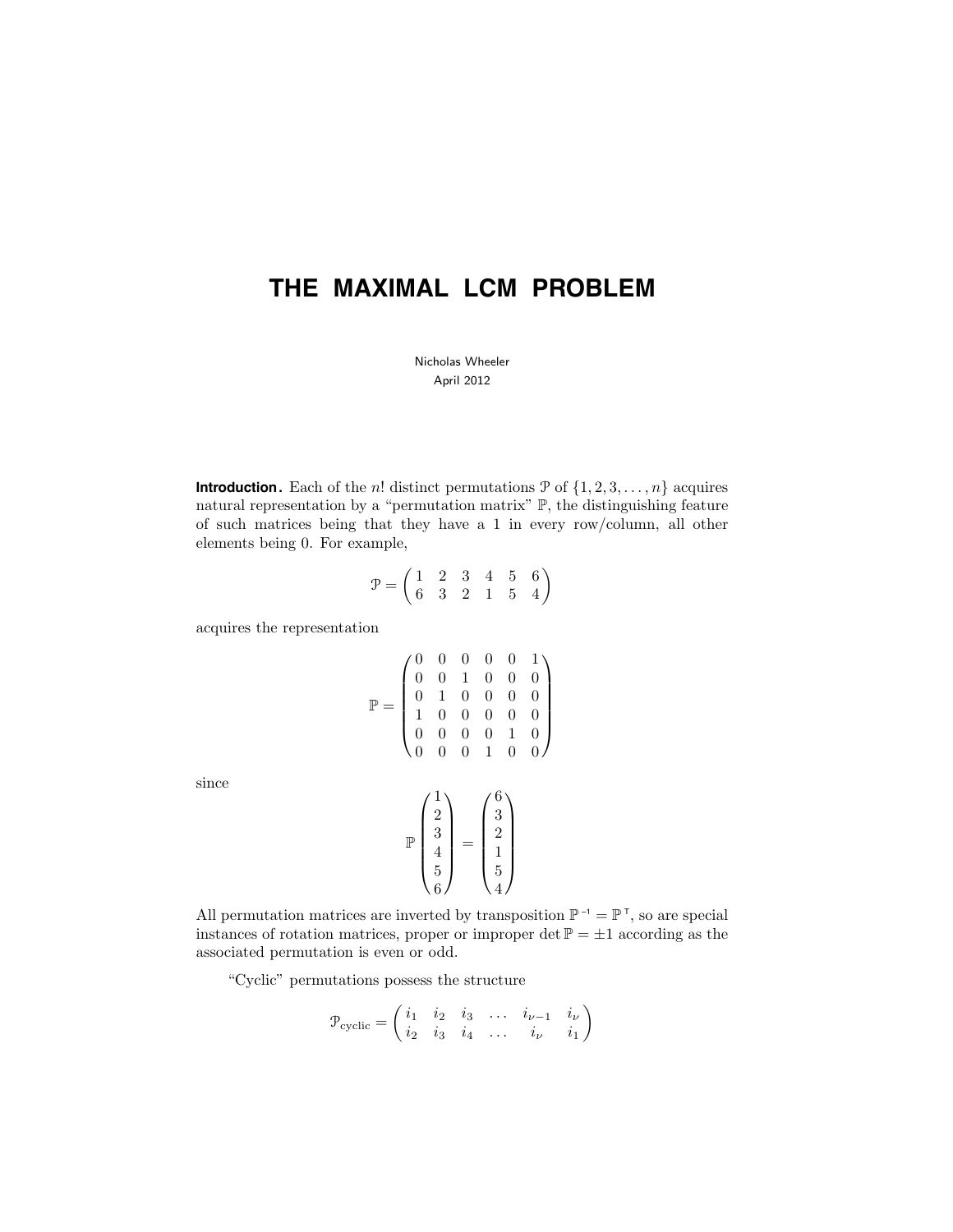## **2 The maximal LCM problem**

and are said to have "period"  $\pi(\mathcal{P}_{\text{cyclic}}) = \nu$  because they give back the identity permutation J after  $\nu$  repetitions. The associated permutation matrix  $\mathbb{P}_{\text{cyclic}}$  is therefore periodic in the sense that  $\mathbb{P}^{\nu}_{\text{cyclic}} = \mathbb{I}$  and therefore

$$
\mathbb{P}_{\text{cyclic}}^k = \mathbb{P}_{\text{cyclic}}^{k+m\nu} \quad : \quad m = 0, \pm 1, \pm 2, \dots
$$

Every permutation P can be resolved into disjoint cycles

$$
\mathcal{P} = \{ \mathcal{C}_1, \mathcal{C}_2, \dots, \mathcal{C}_p \}
$$

Thus (returning to our previous example)

$$
\begin{pmatrix} 1 & 2 & 3 & 4 & 5 & 6 \\ 6 & 3 & 2 & 1 & 5 & 4 \end{pmatrix} = \{\{1, 6, 4\}\{2, 3\}\{5\}\}\
$$

which in matrix language amounts to the statement that  $\mathbb{P} = \mathbb{C}_1 \mathbb{C}_2 \mathbb{C}_3$ , with

$$
\mathbb{C}_1 = \begin{pmatrix} 0 & 0 & 0 & 0 & \bullet \\ 0 & 1 & 0 & 0 & 0 & 0 \\ 0 & 0 & 1 & 0 & 0 & 0 \\ \bullet & 0 & 0 & 0 & 0 & 0 \\ 0 & 0 & 0 & 0 & 1 & 0 \\ 0 & 0 & 0 & \bullet & 0 & 0 \end{pmatrix}, \ \ \mathbb{C}_2 = \begin{pmatrix} 1 & 0 & 0 & 0 & 0 & 0 \\ 0 & 0 & \bullet & 0 & 0 & 0 \\ 0 & \bullet & 0 & 0 & 0 & 0 \\ 0 & 0 & 0 & 1 & 0 & 0 \\ 0 & 0 & 0 & 0 & 1 & 0 \\ 0 & 0 & 0 & 0 & 0 & 1 \end{pmatrix}, \ \ \mathbb{C}_3 = \mathbb{I}
$$

where to emphasize salient structural details I have written  $\bullet = 1$ . In this example  $\mathbb{P}^6 = \mathbb{I}$ ,  $\mathbb{C}_1^3 = \mathbb{I}$  and  $\mathbb{C}_2^2 = \mathbb{I}$ . More generally, if  $\mathcal{P} = \{\mathcal{C}_1, \mathcal{C}_2, \dots, \mathcal{C}_p\}$ then the integers  $\{\pi(\mathcal{C}_1), \pi(\mathcal{C}_2), \ldots, \pi(\mathcal{C}_p)\}\$  serve to partition n

$$
\pi(\mathcal{C}_1) + \pi(\mathcal{C}_2) + \cdots + \pi(\mathcal{C}_p) = n
$$

and

$$
\pi(\mathcal{P}) = \text{LCM}(\pi(\mathcal{C}_1), \pi(\mathcal{C}_2), \dots, \pi(\mathcal{C}_p))
$$

Our problem is to discover (or—for large values of  $n$ —at least to estimate) the maximal value  $\pi_{\text{max}}(\mathcal{P})$  assumed by  $\pi(\mathcal{P})$  as  $\mathcal P$  ranges over the set of all possible permutations of  $\{1, 2, 3, \ldots, n\}$ . This amounts to discovery (estimation) of the greatest possible value LCM<sub>max</sub> $(n)$  assumed by LCM $(\varphi(n))$  as  $\varphi(n)$  ranges over the set of all possible partitions of  $n$ .

**Preliminaries.** To evaluate  $LCM_{max}(n)$  one has in principle only to list the partitions of n, compute the LCMs of the listed partitions and isolate the  $\wp(n)$ that maximizes the LCM. . . all of which is easy work for Mathematica, which I used to generate the low-order data tabulated on the next page.

This naive procedure becomes, however, very time-consuming already by  $n = 25$ , for the simple reason that Mathematica has in that instance to examine a total of  $p(25) = 1958$  partitions, most of which—for reasons to be discussed in a moment—can be dismissed out of hand as unreasonable LCM-maximization candidates. This "wasted effort problem" becomes rapidly more burdensome as n increases.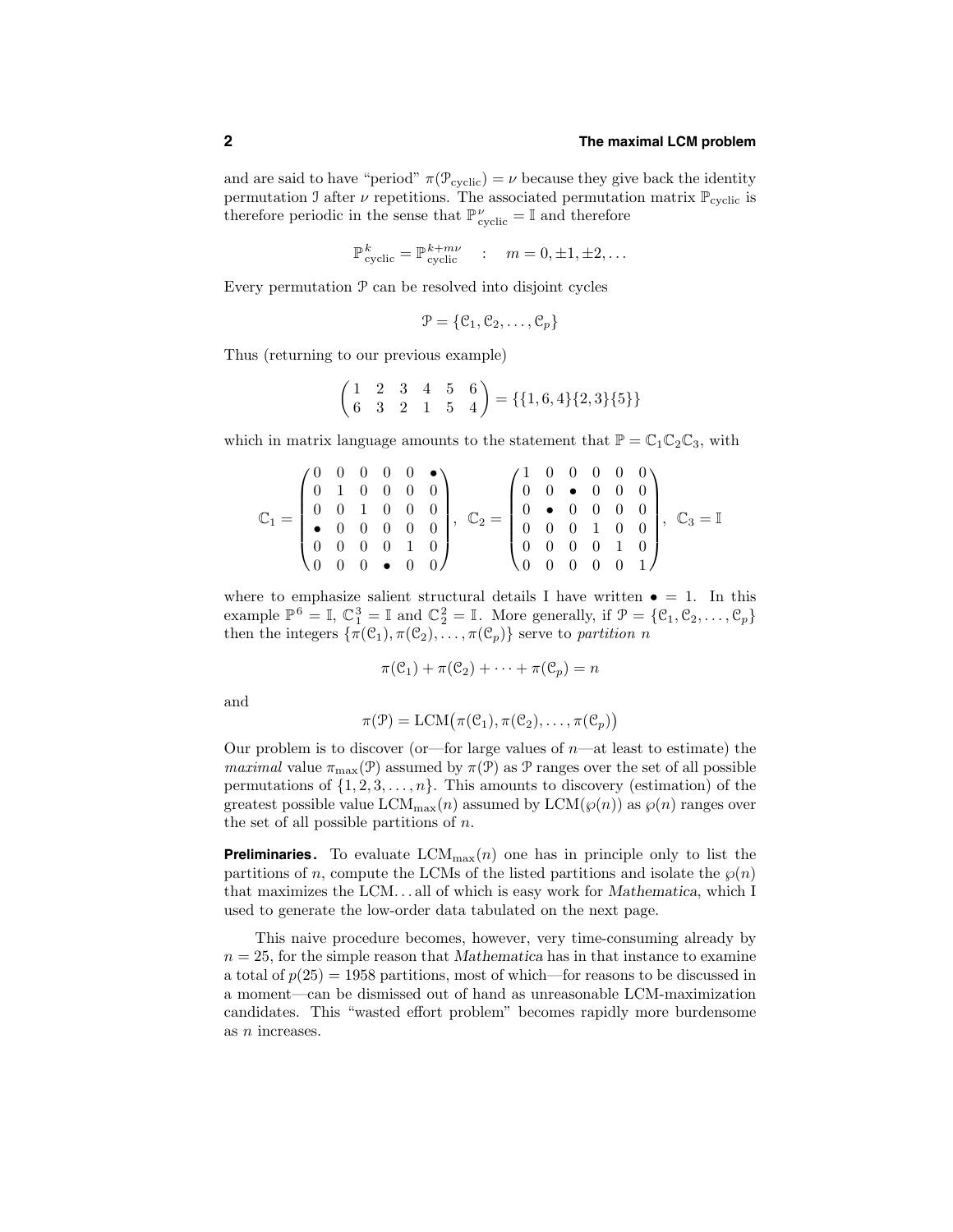#### **Preliminaries 3**

| $\mathbf n$      | Maximizing Partition | Maximal LCM    |
|------------------|----------------------|----------------|
| $\mathbf{1}$     | $\mathbf 1$          | $\mathbf{1}$   |
| $\,2$            | $\overline{2}$       | $\overline{2}$ |
| 3                | 3                    | 3              |
| $\overline{4}$   | $\overline{4}$       | $\overline{4}$ |
| $\bf 5$          | $3+2$                | 6              |
| 6                | 6                    | 6              |
|                  | $3+2+1$              | 6              |
| 7                | $4 + 3$              | 12             |
| 8                | $5 + 3$              | 15             |
| $\boldsymbol{9}$ | $5 + 4$              | 20             |
| 10               | $5 + 3 + 2$          | 30             |
| 11               | $5 + 3 + 2 + 1$      | 30             |
|                  | $6 + 5$              | 30             |
| 12               | $5 + 4 + 3$          | 60             |
| 13               | $5 + 4 + 3 + 1$      | 60             |
| 14               | $7 + 4 + 3$          | 84             |
| 15               | $7 + 5 + 3$          | 105            |
| 16               | $7 + 5 + 4$          | 140            |
| 17               | $7 + 5 + 3 + 2$      | 210            |
| 18               | $7+5+3+2+1$          | 210            |
| 19               | $7 + 5 + 4 + 3$      | 420            |
| $20\,$           | $7+5+4+3+1$          | 420            |
| 21               | $7+5+4+3+1+1$        | 420            |
| 22               | $7+5+4+3+1+1+1$      | 420            |
| 23               | $8+7+5+3$            | 840            |
| 24               | $8+7+5+3+1$          | 840            |
| 25               | $9+7+5+4$            | 1260           |

TABLE 1. The case  $n = 6$  is seen to be exceptional in that two distinct partitions of 6 are maximal. This curious detail traces to the circumstance that 6 is a "perfect" number (meaning equal to the sum of its divisors). The next perfect number—of which finitely many are known—is  $28 = 1 + 2 + 4 + 7 + 14$ . It is indeed the case that  $LCM(28) = LCM(1, 2, 4, 7, 14) = 28$ , but that number falls far short of LCM<sub>max</sub>(28). At  $n = 11$  we encounter a more interesting instance of a case in which distinct partitions of a number have the same least common multiple. On the other hand, the table—though short—exposes many cases in which distinct numbers have the same LCM, all of which can be attributed to an obvious " $n \rightarrow n+1$ mechanism."

"Wasted computational effort" can be attributed principally to the occurance of repeated terms in a partitioning of  $n$ , since those—except for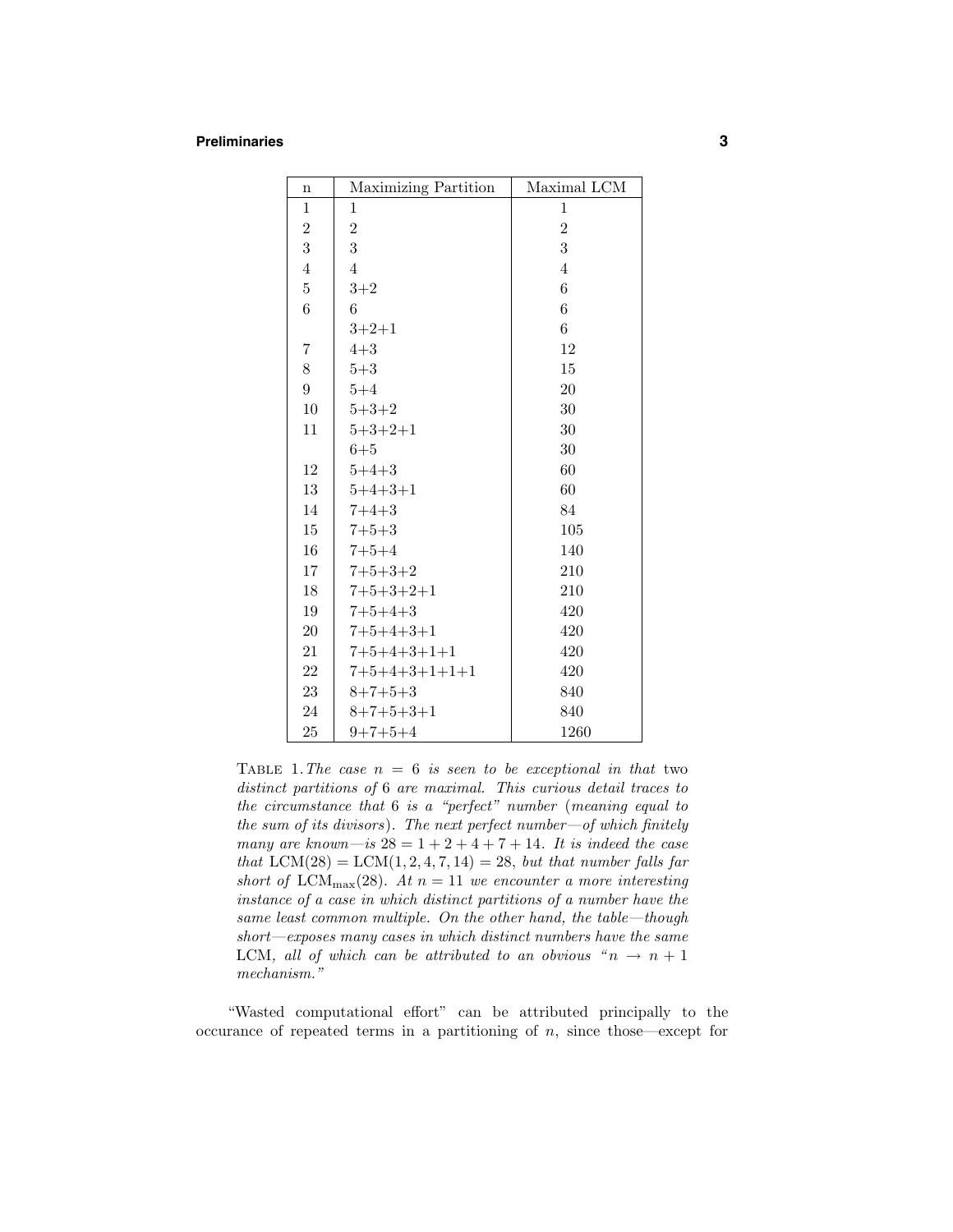repeated ones, which we saw in Table 1 to be sometimes essential—contribute nothing toward elevation of the value of the LCM. On that same ground, we can dismiss partitions in which any pair of elements share a prime factor. In a sharpened version of the naive procedure described above we might restrict our attention to partitions in which all elements greater than one are coprime (or "relatively prime," meaning have  $GCD = 1$ ). It is seen—by inspection, or by application of Mathematica's CoprimeQ command—that each of the maximizing partitions listed in TABLE 1 possesses this property.<sup>1</sup>

The computational efficiency latent in the coprimality restriction becomes evident when one compares the number  $q(n)$  of coprime partitions of n with the number  $p(n)$  of unrestricted partitions, which is well known to grow rapidly, yet much  $(!!)$  less rapidly than the number n! of permutations, as I illustrate:

| $\boldsymbol{n}$ | q(n) | p(n)           | n!                      |
|------------------|------|----------------|-------------------------|
| $\overline{2}$   | 1    | $\overline{2}$ | $\mathfrak{D}$          |
| 4                | 3    | 5              | 24                      |
| 6                | 6    | 11             | 720                     |
| 8                | 11   | 22             | 40320                   |
| 10               | 17   | 42             | $3.6288 \times 10^{6}$  |
| 12               | 26   | 77             | $4.7900 \times 10^8$    |
| 14               | 37   | 135            | $8.7178 \times 10^{10}$ |
| 16               | 50   | 231            | $2.0923 \times 10^{13}$ |
| 18               | 69   | 385            | $6.4027 \times 10^{15}$ |
| 20               | 91   | 627            | $2.4329\times10^{18}$   |

Asymptotically, one has

$$
p(n) \sim \frac{1}{4n\sqrt{3}} e^{\pi\sqrt{2n/3}}
$$
 Hardy & Ramanujan, 1918  

$$
n! \sim \sqrt{2\pi n} \left(\frac{n}{e}\right)^n
$$
 de Moivre & Stirling, 1730

but I do not possess an asymptotic approximation to  $q(n)$ <sup>2</sup>. More seriously, I do not possess an algorithm for generating a *list* of the coprime partitions of  $n$ (it would be counterproductive to create such lists by filtering ever-longer lists of unrestricted partitions), and in the absence of such lists the "sharpened naive procedure" mentioned above will remain uselessly "latent."

**Asymptotic estimation of**  $LCM_{\text{max}}(n)$ **. The data reported in TABLE 1 suggests** that as n increases the elements in the maximizing partition become (relative to n) progresssively smaller and more numerous. The elements of such partitions

<sup>&</sup>lt;sup>1</sup> Strictly speaking, this is true only for  $n \geq 5$  since the coprimality concept is inapplicable in the cases  $n = 1, 2, 3, 4$ .

<sup>2</sup> See, however, the ADDENDUM attached to the end of this note.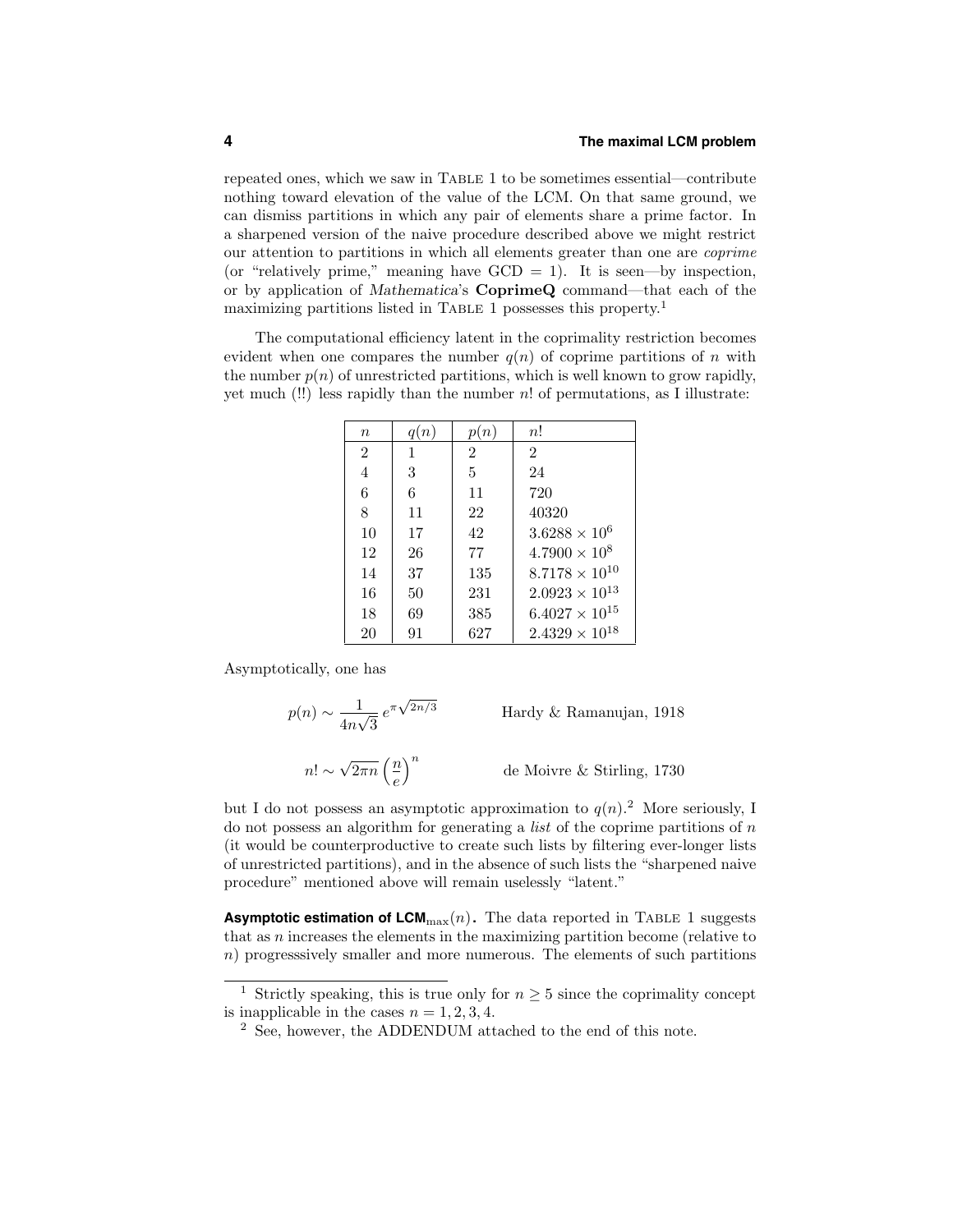## **Asymptotic estimation of LCM**max(n) **5**

tend to cluster—as compactly as coprimality allows?—about a mean value given by

mean maximizing element 
$$
\approx \frac{n}{\text{number of elements}(n)}
$$

From coprimality if follows, moreover, that

 $LCM$ (maximizing partition) =  $\prod$  (elements of maximizing partition)

—an elementary proposition to which the data in Table i of course conforms.

We are led thus to expect the LCM-maximizing partition to display a k-member "coprime packet" with mean  $\approx n/k$ . If coprimality considerations are set temporarily aside, we expect therefore to have

$$
\ell(n) = (n/k)^k
$$
 : *k*-value maximizes  $\ell(n)$ 

From

$$
\frac{d}{dk}(n/k)^k = (n/k)^k [\log(n/k) - 1] = 0
$$

we are led to set  $k = k_{\text{max}} = n/e$ , giving finally

$$
\ell(n) = e^{n/e} > \text{LCM}_{\text{max}}(n)
$$

where the inequality is an expression simply of my intuitive expectation that coprimality considerations will cause the actual LCMmax to fall short of our idealized estimate. When we use Mathematica's FindFit command to discover the function of the form  $a^{n/b}$  that best conforms to the low-order data reported in Table 1 we obtain

$$
\mathcal{L}(n) = 1.27430^{n/0.848197}
$$

Equivalently,

$$
\log \mathcal{L}(n) = 0.285779 n \quad : \quad \text{compare } \log \ell(n) = 0.367897 n
$$

which is to say

$$
\log[\text{maximal period } \pi_{\text{max}}(n)] \sim \alpha n \quad : \quad \alpha \approx 0.285779
$$

Assuming this result—which, by the way, possesses precisely the structure anticipated by Richard Crandall<sup>3</sup>—to be correct in its structural essentials, we can expect expansion of the data set to lead simply to an adjustment of the value of  $\alpha$ . One would like to possess a *theoretical* evaluation of  $\alpha$  (description in terms of  $\pi$ , e, small integers, etc.) but the effort to construct such a result seems likely to require deep knowledge of the distribution of coprimes and God knows what else—material that lies far beyond my reach. I am reminded in this connection that<sup>4</sup>

the probability that k randomly chosen integers are coprime  $=$   $\frac{1}{\zeta(k)}$ 

which is of no immediate relevance, but provides some indication of the anaytical riches that may lie close by.

<sup>3</sup> Private communication, 19 April 2012.

<sup>4</sup> See http://en.wikipedia.org/wiki/Coprime